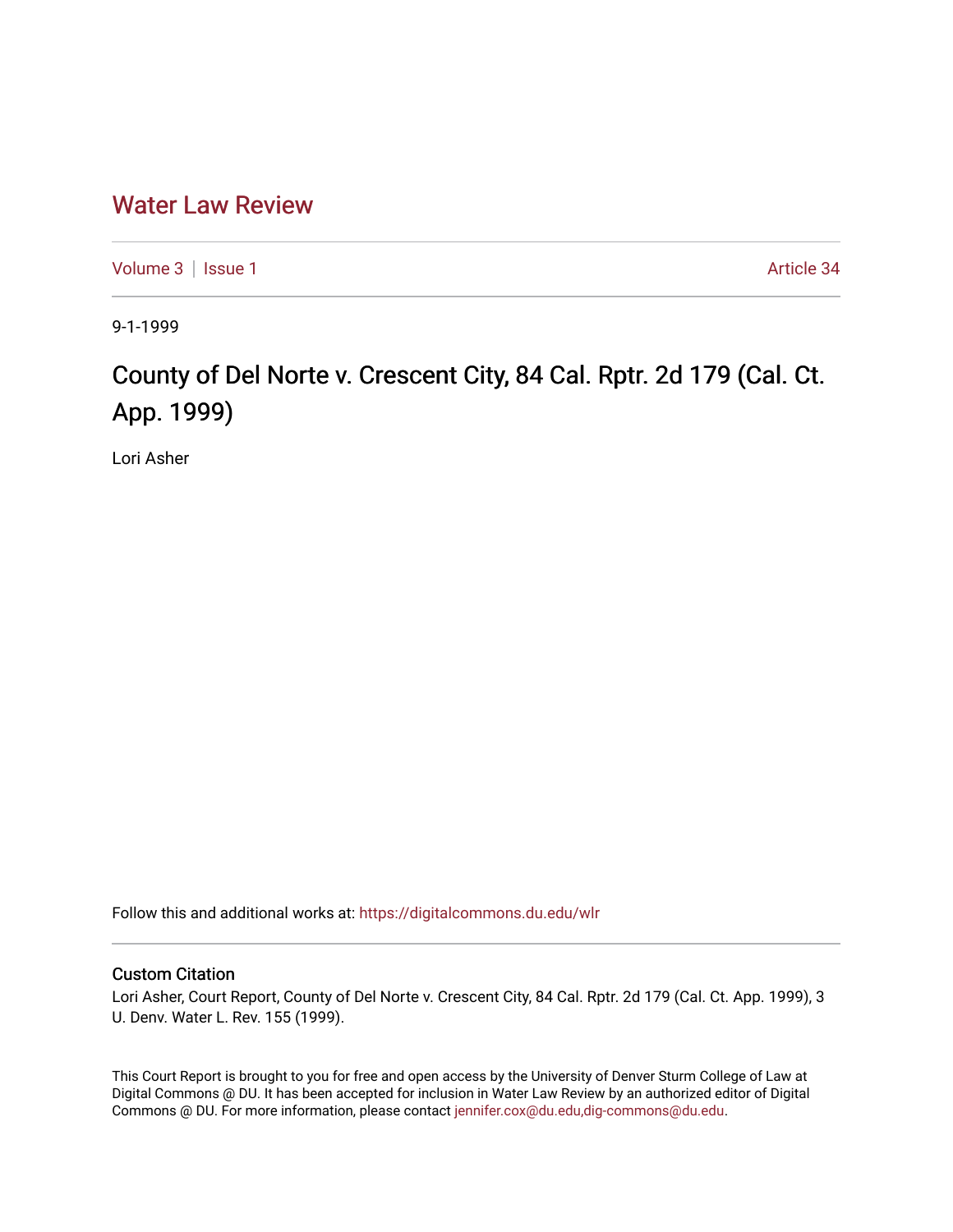## Issue **I**

*COURT REPORTS*

**County of Del Norte v. Crescent City, 84 Cal. Rptr. 2d 179 (Cal. Ct. App. 1999)** (holding that an unincorporated area outside the city limits, which had received water from the city pursuant to city's water appropriation permit, did not have the right to new water service hookups, and the city's water service limitation was not arbitrary).

The County of Del Norte ("County") petitioned for writ of mandamus to compel the City of Crescent City ("City") to continue providing new water service connections outside of the city limits. The Superior Court of Del Norte County granted the petition. The California Court of Appeals reversed.

In the 1950's, the City bought and operated a water system for the benefit of its residents as well as for service to private customers and several water districts n the unincorporated area of the County. In July 1997, the City enacted a policy that it would "no longer allow new utility connections outside its incorporated territory....<sup>"</sup> This policy was based on the assumption that by providing outside hookups, the City encouraged development of new business and residential units there, while discouraging growth within the City. In June 1994, the City entered into a revenue sharing agreement with the County in which the City would share in County sales tax revenue. The County withdrew from this agreement in June 1997. On July 10, 1997, the city council had a special meeting to consider alternatives for operation and expansion of its water system and wastewater facilities. The city manager recommended that the City should stop providing water or sewer connections outside City limits.

The first issue was whether the City had a duty to provide new water hookups to the County. The County argued that the City had a duty to provide new water hookups on a nondiscriminatory basis without regard to territorial boundaries under the permit. The court held that the permit was a permit to appropriate unappropriated water. The "place of use" authorized by the permit was not the equivalent of the "service area" associated with the privately owned public utility. The State Water Resources Control Board that issued the permit did not require the City to serve the entire "place of use," therefore, the court held that the City did not violate the terms of the permit. The "service area" is an area served by such utility "in which the facilities have been dedicated to public use and in which territory the utility is required to render service to the public." Therefore, the court held that those persons coming into unincorporated lands within the "place of use" do not have a vested right to new service under the terms of the permit.

The second issue was whether the City's policy confining new water hookups to properties within its borders was arbitrary or palpably unreasonable. The County argued that the City's policy was "arbitrary" because it denied water to potential users in the unincorporated area "solely for the reason that they were outside rather than inside the City's corporate boundaries." The water ordinances enacted by the